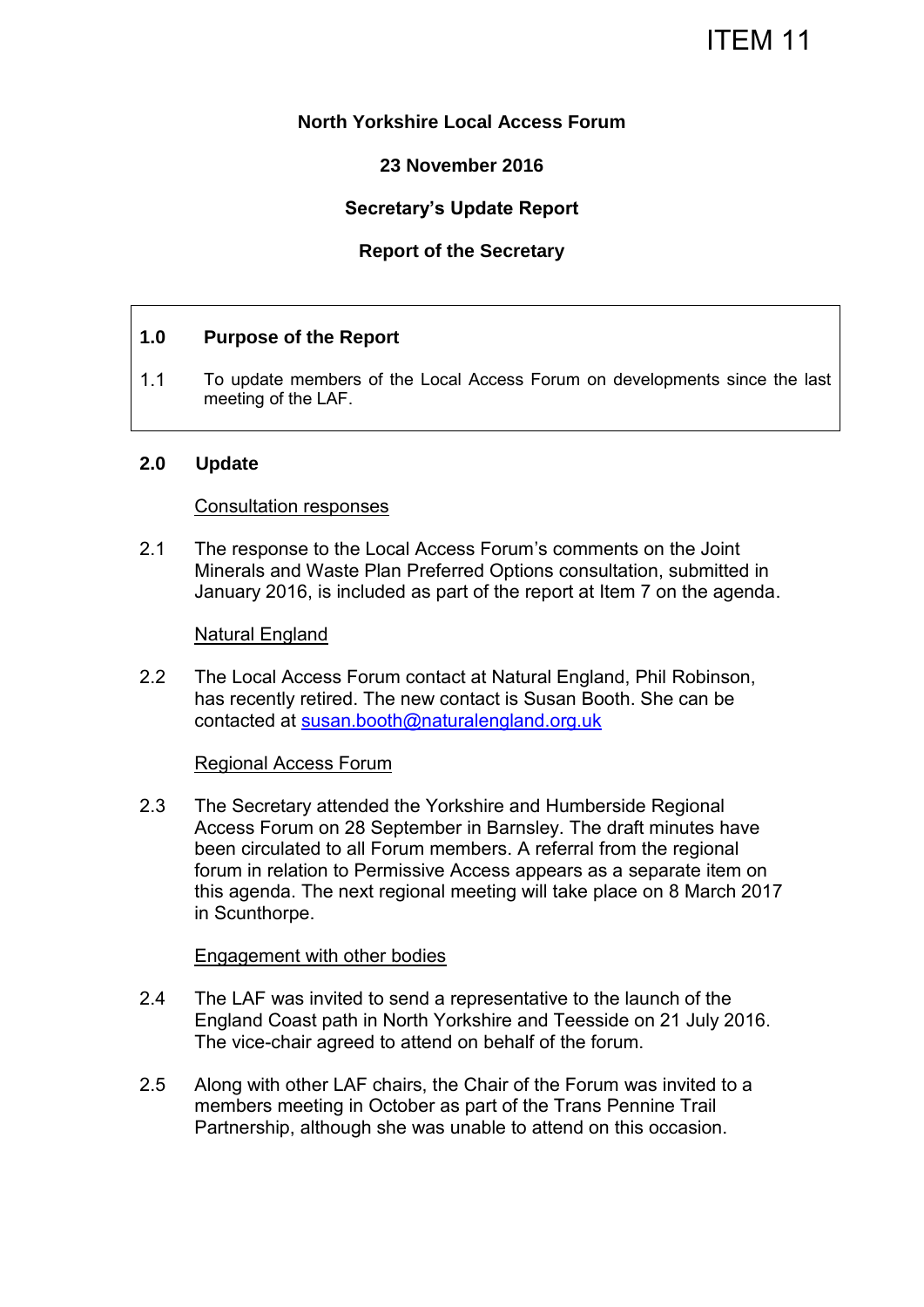2.6 Paul Sherwood agreed to represent the Chair at a meeting on 16 November with the chairs of the Tees Valley, Durham and Redcar and Cleveland LAFs, to discuss the Teesdale Way and River Tees Rediscovered.

## Local Development Plans

2.7 One of the key areas of involvement for the Forum is to ensure appropriate engagement in the preparation of Local Development Plans. A number of items have been included on recent agendas. Set out below is a brief summary of the current position in relation to each District Council area, and in relation to the Minerals and Waste Joint Plan. This information is taken from the websites of the relevant authorities.

| <b>Authority</b>                               | <b>Status</b>                                                                                                                |
|------------------------------------------------|------------------------------------------------------------------------------------------------------------------------------|
| Craven                                         | The planned consultation on preferred housing<br>sites took place in July/August 2016                                        |
|                                                | A revised local plan timetable (LDS) was agreed<br>in October 2016                                                           |
|                                                | The pre-publication draft plan is now expected to<br>be published for consultation during<br>February/March 2017             |
| Hambleton                                      | The Hambleton Draft Local Plan Preferred<br>Options consultation is on the agenda for this<br>meeting                        |
| Harrogate                                      | The Harrogate District Draft Local Plan<br>consultation is on the agenda for this meeting                                    |
| Richmond                                       | Delivering Development document -<br>Issues/Preferred Approach due June 2017                                                 |
| Ryedale                                        | Preferred Sites consultation anticipated January<br>2017                                                                     |
| Scarborough                                    | Main Modifications to the Local Plan consultation<br>took place between 21 September and 2<br>November 2016                  |
|                                                | The Vice-Chair responded (see agenda item 12<br>for a copy of the response)                                                  |
| Selby                                          | Consultation on the next stage of 'Plan Selby' -<br>Further consultation: Sites and Policies – is now<br>anticipated in 2017 |
| <b>Minerals and Waste</b><br><b>Joint Plan</b> | The final 'publication' draft plan consultation is<br>on the agenda for this meeting                                         |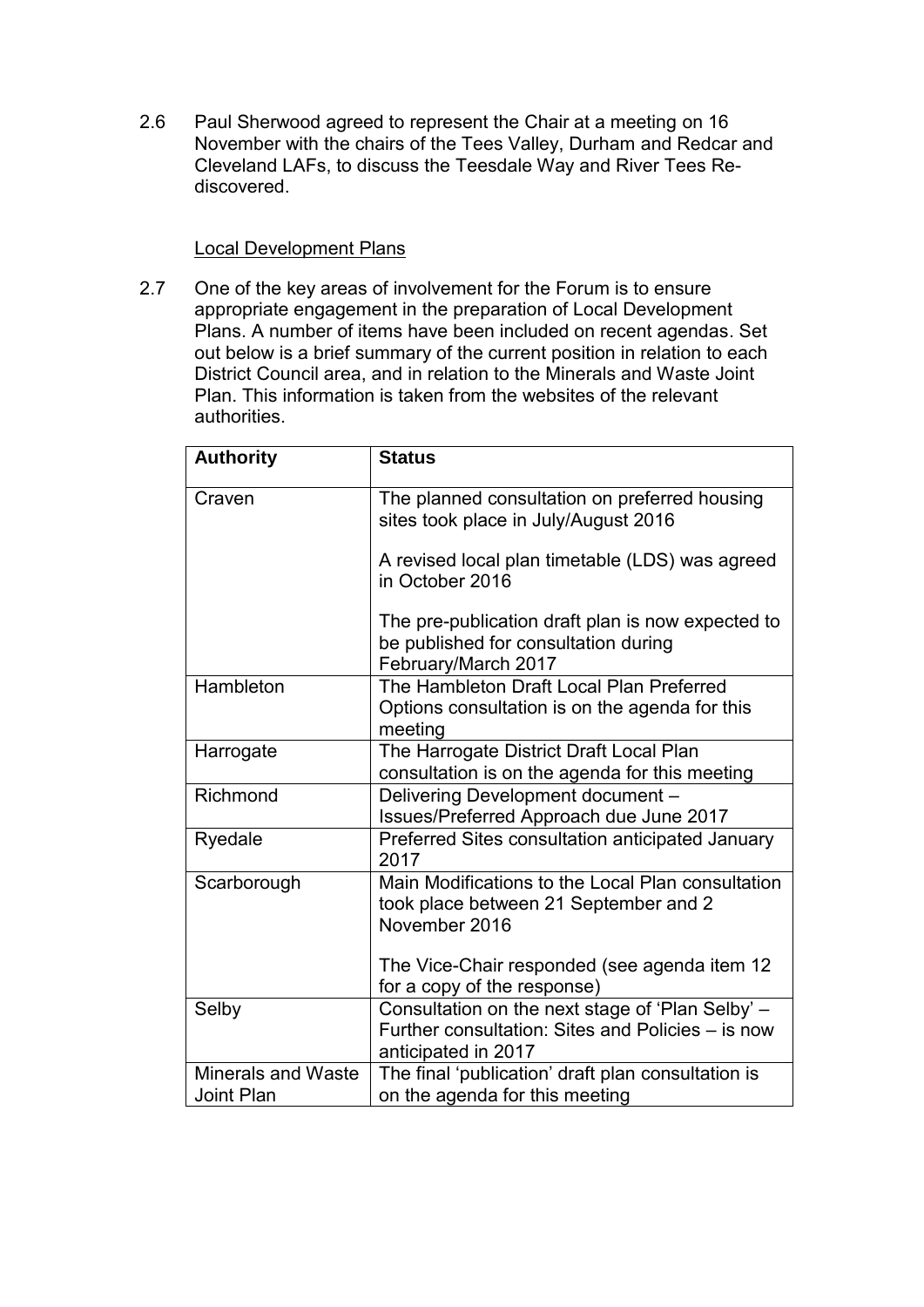# North Yorkshire County Council Planning Applications

2.8 In October the Secretary began a trial of providing regular email notification of new planning applications on the NYCC website for all LAF members.

## **Restrictions**

2.9 The Forum is consulted on a range of restrictions under the Countryside and Rights of Way Act 2000. No consultations have been notified since the last meeting of the Forum. 8 notifications have been received from the Open Access Contact Centre at Natural England confirming restrictions:

| <b>Direction Case</b><br><b>No</b> | <b>Period of Restriction</b>                                                                                                                                                                                   | <b>Land Affected and</b><br>Reason                       |
|------------------------------------|----------------------------------------------------------------------------------------------------------------------------------------------------------------------------------------------------------------|----------------------------------------------------------|
| 2016048138                         | 1 May 2016 - 30 April 2021                                                                                                                                                                                     | Discretionary dog<br>exclusion<br><b>Pockstones Moor</b> |
| 2016078190                         | 22-24 August<br>5-7 September                                                                                                                                                                                  | <b>Blubberhouses Moor</b><br>Section 22                  |
| 2016078191                         | 22-24 August<br>5-7 September                                                                                                                                                                                  | <b>Bolton Abbey Estates</b><br>Section 22                |
| 2016078203                         | 15-16 August<br>22-23 August<br>30 August<br>5-6 September<br>12-13 September<br>19-20 September<br>26-27 September<br>3-4 October<br>10-11 October<br>17-18 October<br>24-25 October<br>31 October-1 November | <b>Pockstones Moor</b><br>Section 22                     |
| 2016088210                         | 15-16 August<br>22-23 August<br>30 August<br>3 September<br>5 September                                                                                                                                        | <b>Dallowgill Moor South</b><br>Section 22               |
| 2016088211<br>2016088210           | 12-13 September<br>20-21 September<br>26-27 September                                                                                                                                                          | Dallowgill Moor North and<br>South<br>Section 22         |
| 2016088211<br>2016088210           | 3-4 October<br>10-11 October<br>17-19 October<br>24-25 October                                                                                                                                                 | Dallowgill Moor North and<br>South<br>Section 22         |